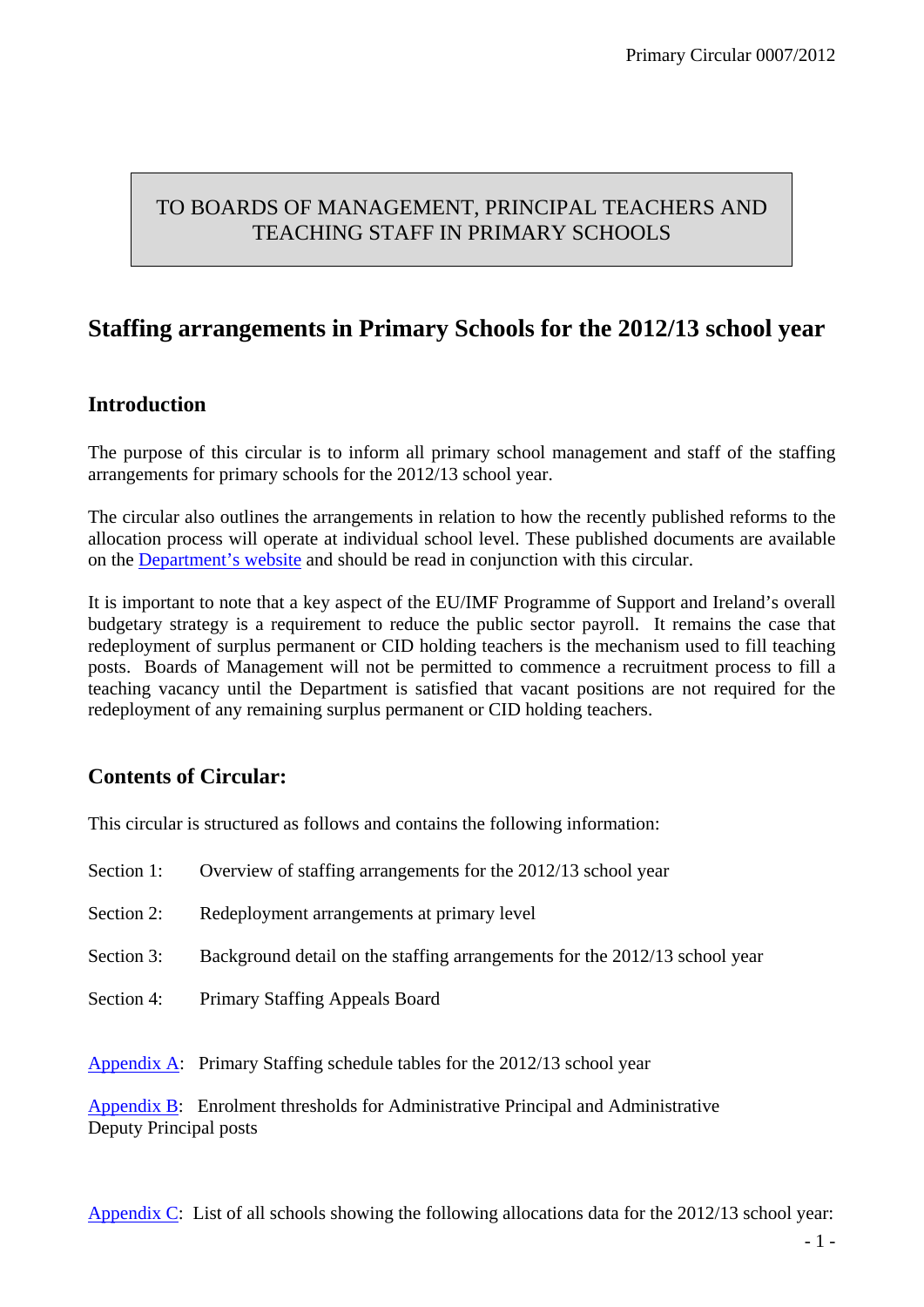- GAM/EAL allocation for each school
- Additional permanent allocation for schools with high concentration of pupils that require language support
- List of close to 1,700 base schools for full-time permanent resource posts

[Appendix D:](http://www.education.ie/servlet/blobservlet/cl0007_2012_ta_appendix_d.pdf) Form GAcluster2012 - Notification of newly clustered GAM/EAL posts for 2012/13

[Appendix E](http://www.education.ie/servlet/blobservlet/cl0007_2012_ta_appendix_e.pdf): Application form for access to the Main Redeployment Panel for surplus permanent teachers

[Appendix F:](http://www.education.ie/servlet/blobservlet/cl0007_2012_ta_appendix_f.pdf) Application form for appeals to Staffing Appeals Board

### **[Further information/FAQs](http://www.education.ie/servlet/blobservlet/cl0007_2012_ta_faq.pdf)**

The Department has a link on the front page of its website to its published information on both the teacher allocation process and also the operation of the redeployment process. Any additional information on the teacher allocation process and also regular updates on progress on clearing redeployment panels will be published on the Department's website and will be accessible through this link. The Department will, through this link, also be publishing a list of [Frequently Asked](http://www.education.ie/servlet/blobservlet/cl0007_2012_ta_faq.pdf)  [Questions \(FAQs\)](http://www.education.ie/servlet/blobservlet/cl0007_2012_ta_faq.pdf) and updating them, as appropriate, on the operation of the teacher allocations and redeployment process.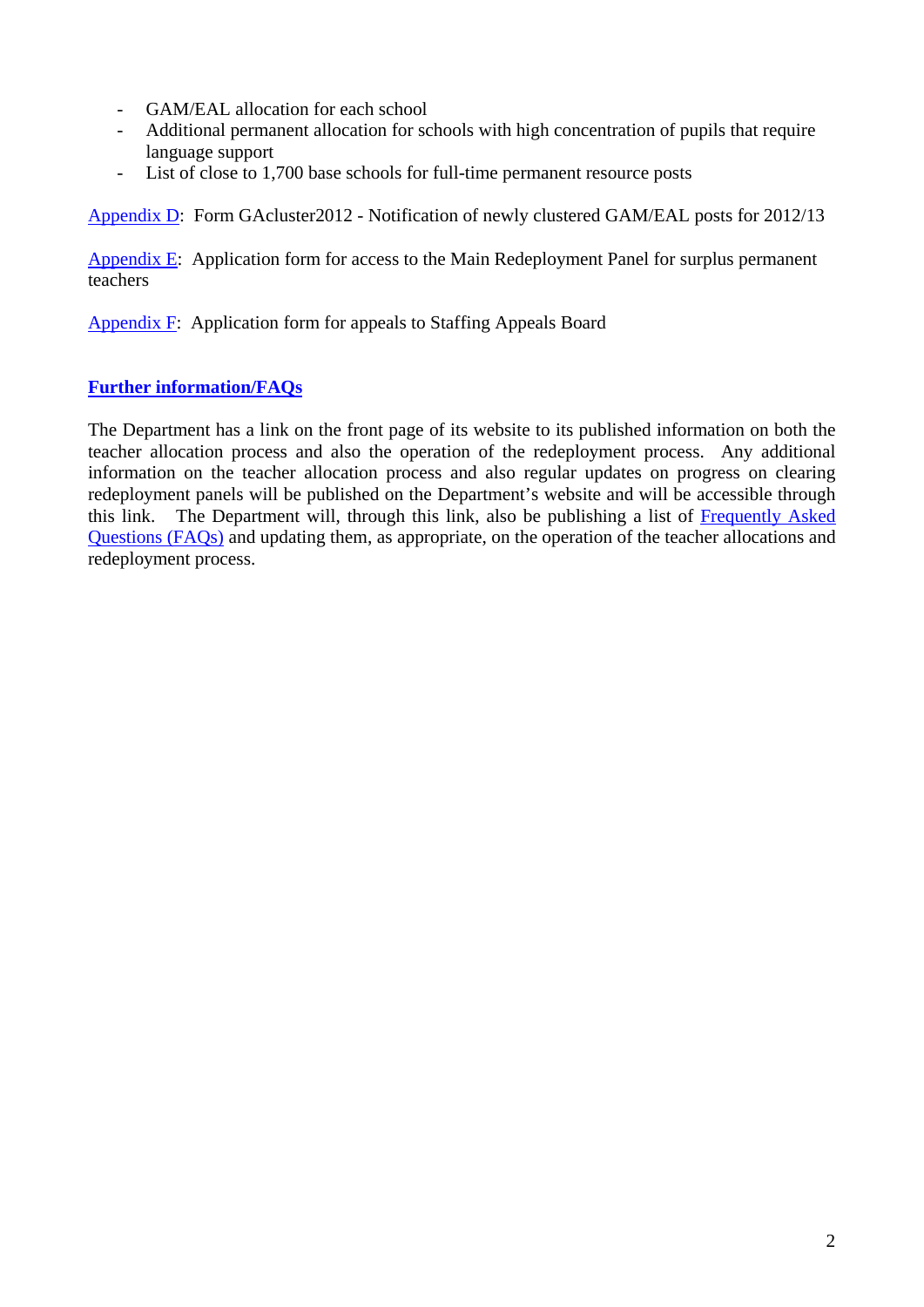| <b>Key action</b>                                                                 | Date for action to be<br>completed |
|-----------------------------------------------------------------------------------|------------------------------------|
| The staffing schedule enrolment tables in Appendix A                              | Immediate                          |
| enable(s) schools to check their mainstream staffing levels for                   |                                    |
| the $2012/13$ school year.                                                        |                                    |
| The enrolment thresholds in Appendix B enables schools to                         |                                    |
| check if they are entitled to Administrative Principal and/or                     |                                    |
| <b>Deputy Principal status</b>                                                    |                                    |
| Schools must notify their relevant panel operator (e.g.                           | 16 March 2012                      |
| Diocesan Secretary etc) of any impending permanent and                            |                                    |
| fixed term vacancy as a consequence of a) the staffing                            |                                    |
| schedule or b) any other reason known at this stage i.e.                          |                                    |
| retirement, etc.                                                                  |                                    |
| Subsequent permanent and fixed term vacancies must be                             |                                    |
| notified within 5 working days of the vacancy becoming                            |                                    |
| known to the Chairperson or Principal                                             |                                    |
| Schools should check their GAM/EAL allocation in Appendix                         | Immediate                          |
| C and then immediately commence the process of clustering                         |                                    |
| GAM/EAL hours into full-time (25 hour) posts with nearby                          |                                    |
| neighbouring schools.                                                             |                                    |
| Base schools must notify the Department on Form                                   |                                    |
| GAcluster2012 (Appendix D) of the new clustering                                  |                                    |
| arrangements for GAM/EAL hours.                                                   | 16 March, 2012                     |
| Schools that have surplus permanent teachers should arrange                       | 16 March, 2012                     |
| for the completed Redeployment Panel Application Form(s) in                       |                                    |
| Appendix E to be returned to the Department                                       |                                    |
| The Staffing Appeals Board will be holding its meetings in                        |                                    |
| April, June and October. The closing date for completed                           |                                    |
| appeal forms for the April meeting is 23 March 2012.                              | 23 March 2012                      |
| The Department is aiming to have the redeployment panels                          | Mid to late April                  |
| published shortly after schools return from their Easter                          | 2012                               |
| holidays. The precise date will be communicated to schools                        |                                    |
| via the Department's website. The Department website will                         |                                    |
| also be used to keep schools updated on the progress on                           |                                    |
| clearing redeployment panels.                                                     |                                    |
| Schools that are applying for developing posts on the basis of                    | 4 May 2012                         |
| their projected enrolments for September 2012 should do so on                     |                                    |
| or before Friday 4 May 2012. Schools are reminded of the                          |                                    |
| importance of ensuring that enrolment projections are realistic.                  |                                    |
| The NCSE expects to notify schools in May 2012 of their                           | May, 2012 onwards                  |
| approved allocation of resource hours for 2012/13 school year.                    |                                    |
| Some further allocations, will be made as required throughout<br>the school year. |                                    |
| The network of over 2,500 full-time pre-approved resource                         |                                    |
| posts in close to 1,700 base schools is the main mechanism for                    |                                    |
| delivering these resource hours at individual school level.                       |                                    |
| Schools that are unable to access surplus teaching capacity in                    |                                    |
| these full-time posts will be allocated mainly part-time                          |                                    |
| temporary resource posts. Some further details on these                           |                                    |
| arrangements are outlined in Section 1 of this Circular.                          |                                    |
| Additional information will be published in due course on the                     |                                    |
| Department's website.                                                             |                                    |

# **Key dates for schools in relation to the teacher allocation and redeployment process**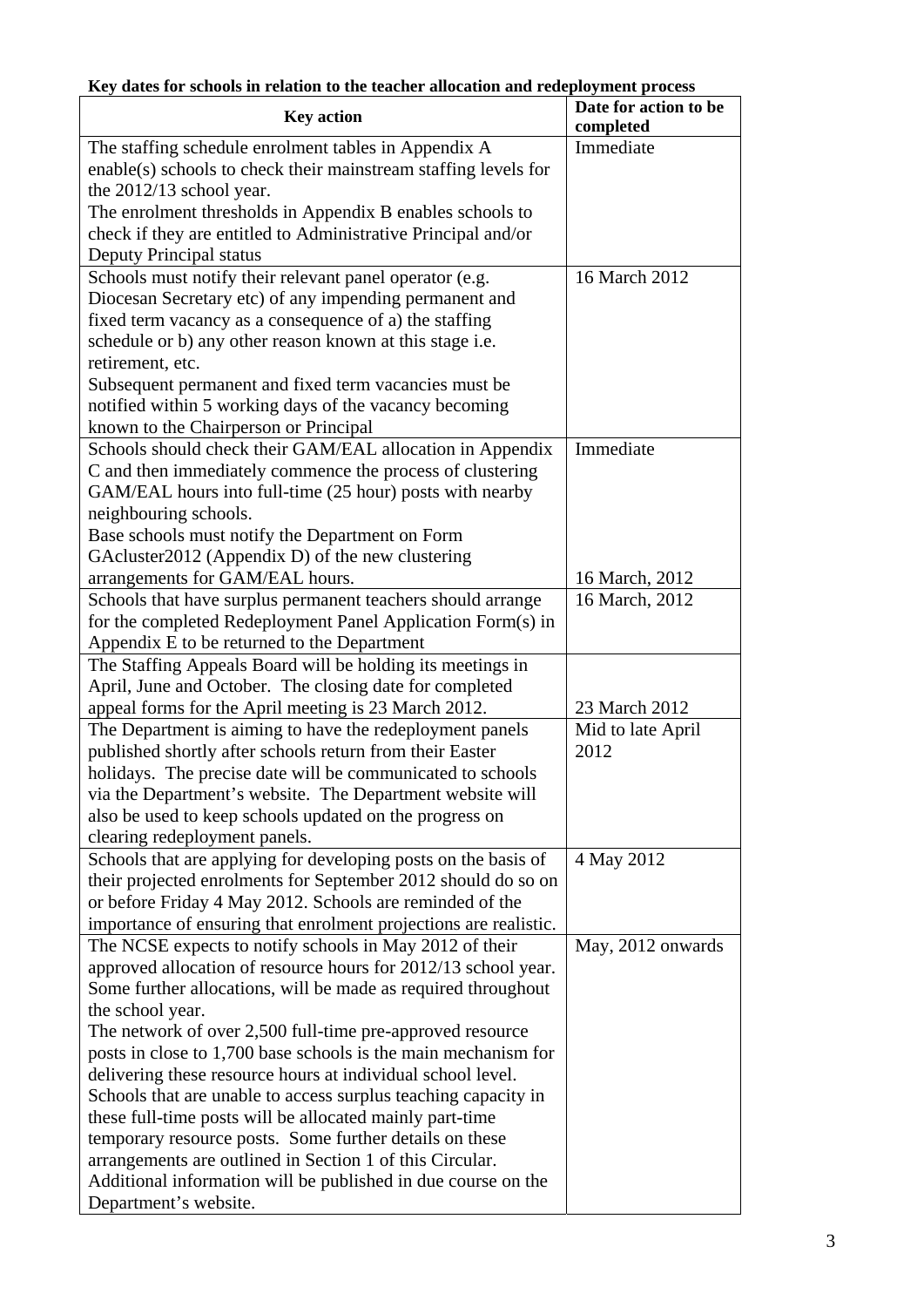## **Queries**

If, after reading this circular, you have queries in relation to the staffing allocation for your school you may e-mail the queries to [primaryallocations@education.gov.ie.](mailto:primaryallocations@education.gov.ie)

Hubert Loftus Principal Officer Teacher Allocations Section

February, 2012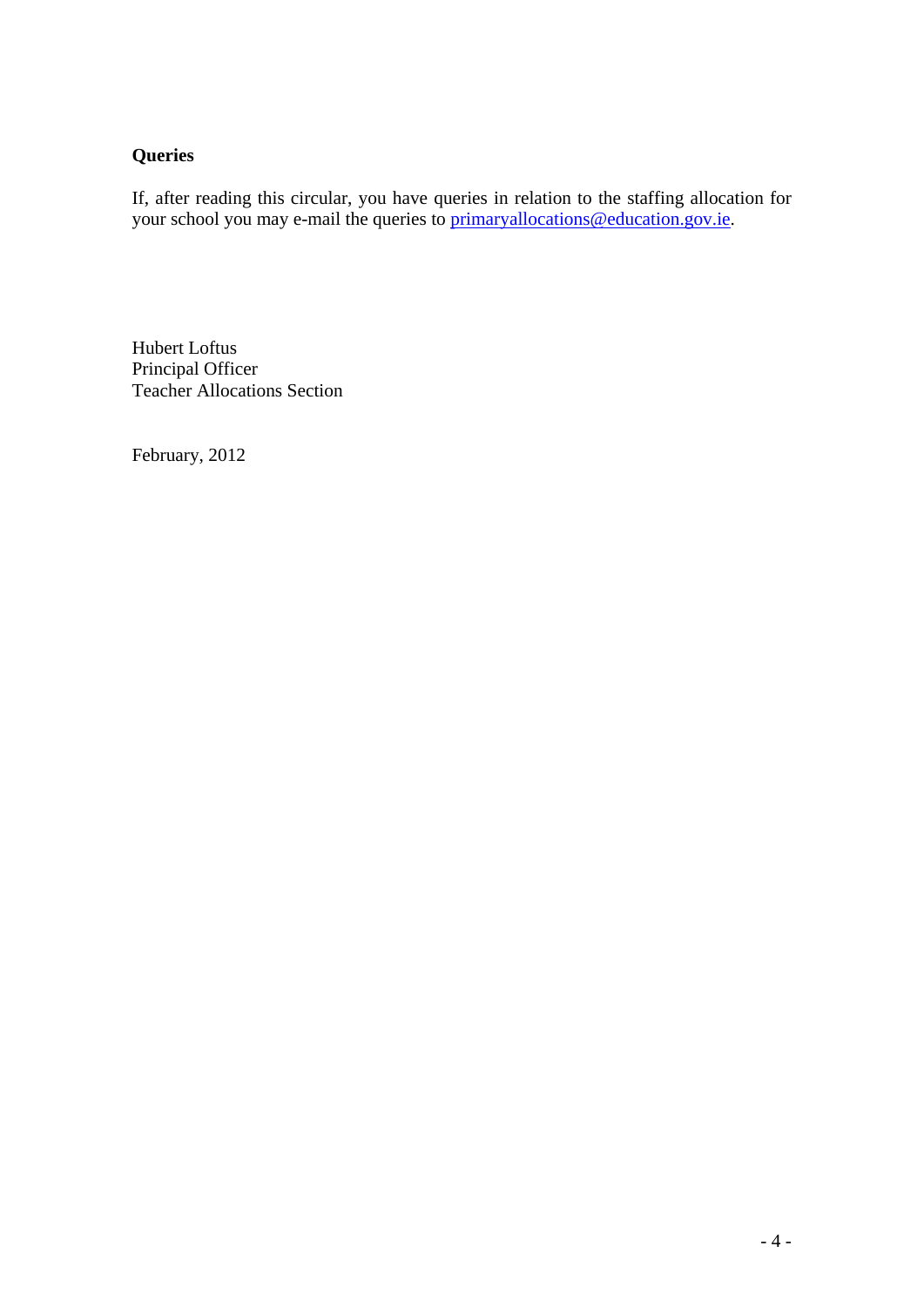## **Overview of staffing arrangements for 2012/13 school year**

The following is an overview of the main elements of the staffing arrangements that will operate in primary schools for the 2012/13 school year:

### **1. Mainstream classroom teaching posts**

The enrolment tables for the operation of the staffing schedule for the 2012/13 school year are listed at **[Appendix A](http://www.education.ie/servlet/blobservlet/cl0007_2012_ta_appendix_a.pdf)** of this Circular. This enables schools to now check their mainstream staffing levels for the 2012/13 school year.

There is no increase in the staffing schedule general average of 28:1 for the allocation of classroom teachers at primary level. However, there is a phased increase in the pupil threshold for the allocation of classroom teachers in small primary schools.

The enrolment tables at Appendix A includes the new staffing schedules that are being introduced for DEIS Urban Band 1 schools. This will replace the existing approach where the Department determines each year a "top-up" or additional allocation to the existing standard staffing schedule to support the DEIS requirements in relation to lower class sizes in junior classes in particular.

Posts allocated on the basis of the staffing schedule are specifically for mainstream classes and should be deployed accordingly. School authorities are requested to ensure that the number of pupils in any class is kept as low as possible, taking all relevant contextual factors into account (e.g. classroom accommodation, fluctuating enrolment etc.). However, school authorities should, where possible, use their autonomy under the staffing schedule to implement smaller class sizes for junior classes.

#### **2. Administrative Principals and Administrative Deputy Principals**

The criteria for the appointment of **Administrative Principals** will be solely based on pupil numbers rather than the current approach of mostly on pupil numbers but some also on teacher numbers. **Administrative Deputy Principal** posts will be determined on a similar basis where they arise.

The relevant enrolment thresholds for the appointment of Administrative Principals and Administrative Deputy Principals are outlined in **[Appendix B](http://www.education.ie/servlet/blobservlet/cl0007_2012_ta_appendix_b.pdf)** of this Circular.

To ease the transition to the entirely enrolment driven arrangements for Administrative Principals and Administrative Deputy Principals, schools that are adversely affected by the rule change can continue to keep their administrative status until there is a change of Principal or Deputy Principal, as appropriate, in the school providing they continue to satisfy the existing rule.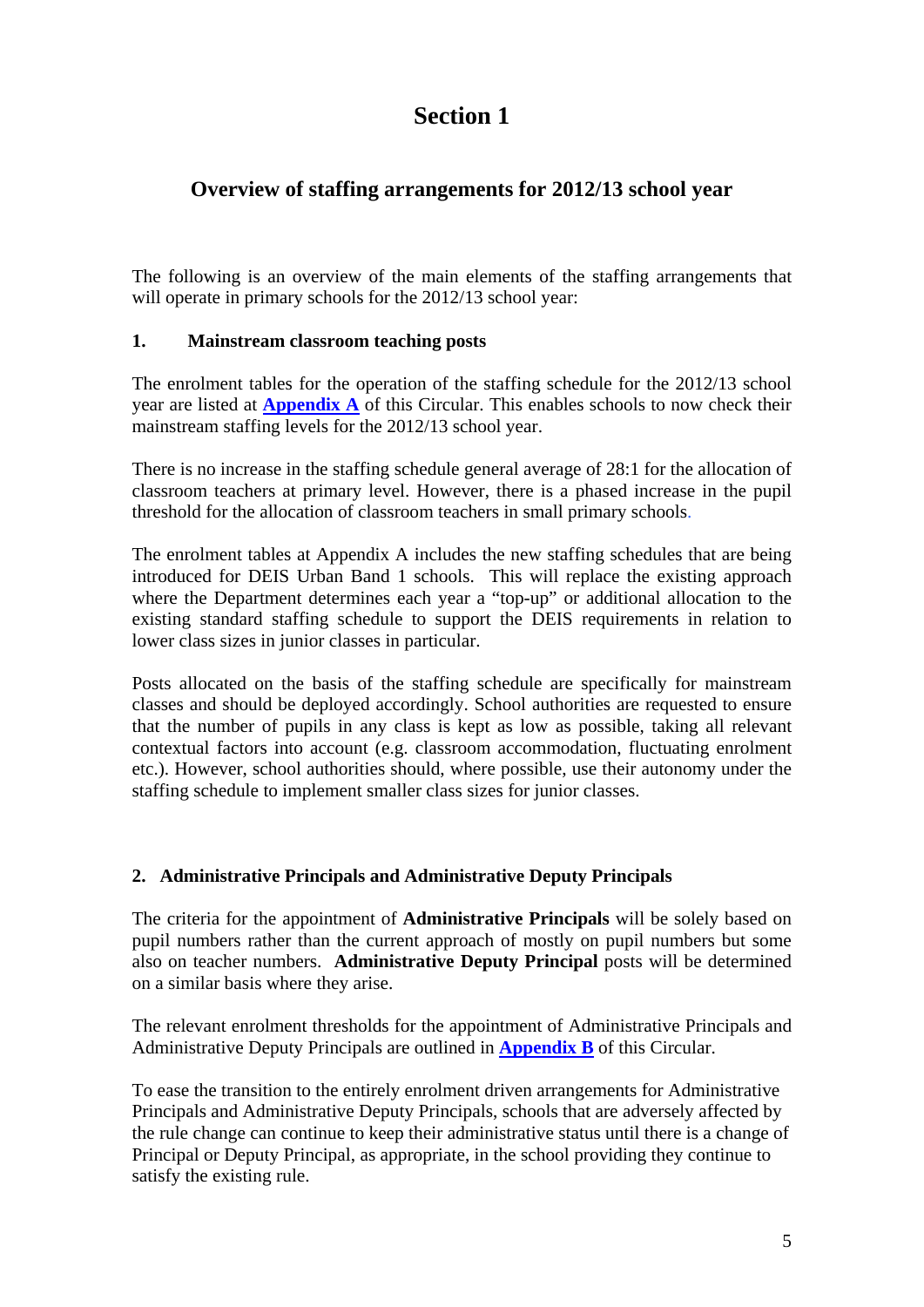As an additional autonomy measure the prohibition on Teaching Principals working as Resource/Learning Support teachers will be removed from September 2012. Guidelines for the operation of these arrangements will be published by the Department's Special Education Section shortly.

#### **3. Combining General Allocation Model (GAM) and EAL (Language Support)**

The General Allocation Model of support to schools is being adjusted to combine general allocation and language support into a single and simplified allocation for all primary schools. Additional support will be provided for schools with high concentrations of pupils that require language support.

These arrangements supersede the allocation process set out in (Part 2) Section 6 and Appendix 2 of [Circular SP ED 02/05](http://www.education.ie/servlet/blobservlet/sp02_05.doc) for the General Allocation Model and in [Circular](http://www.education.ie/servlet/blobservlet/cl0015_2009.doc)  [0015/2009](http://www.education.ie/servlet/blobservlet/cl0015_2009.doc) for language support, respectively.

Schools will have autonomy on how to deploy the resource between language support and learning support depending on their specific needs. Schools should continue to use the language assessment kits for the accurate initial and on-going assessment of language proficiency of pupils that require language support (see for reference Circular [0015/2009](http://www.education.ie/servlet/blobservlet/cl0015_2009.doc)).

Schools should also continue to refer to the guidance contained in [Circular 02/05](http://www.education.ie/servlet/blobservlet/sp02_05.doc) (Sections 3-5) with regard to pupils covered for learning support by the general allocation model, deployment of teaching resources for special educational needs, and planning in individual schools.

The single allocation process for GAM and language support involves the allocation of the equivalent of circa. 4,100 posts as follows:

| <b>School type</b> | Allocation per mainstream classroom  |
|--------------------|--------------------------------------|
|                    | teaching post                        |
| All-boys school    | 5 hours per week (0.2 of a post)     |
| Mixed school       | 5 hours per week (0.2 of a post)     |
| All-girls school   | 4 hours per week $(0.16$ of a post)* |

\*rounded, up/down, to the nearest 0.2 of a post to facilitate clustering into full-time (25 hour) posts

The GAM/EAL allocation for all schools is listed in [Appendix C](http://www.education.ie/servlet/blobservlet/cl0007_2012_ta_appendix_c.pdf). It is based on the number of mainstream classroom posts in schools in the current (2011/12) school year.

The above allocations are designed to facilitate full-time GAM/EAL posts (25 hours per week in each full-time post) being created either in their own school or shared with another nearby neighbouring school. Given that the new allocations are in 5-hour blocks (equivalent to 1 school day) schools can, where possible, operate their sharing arrangements in a manner that enables a teacher who has to travel to a neighbouring school to do so from the start of the school day.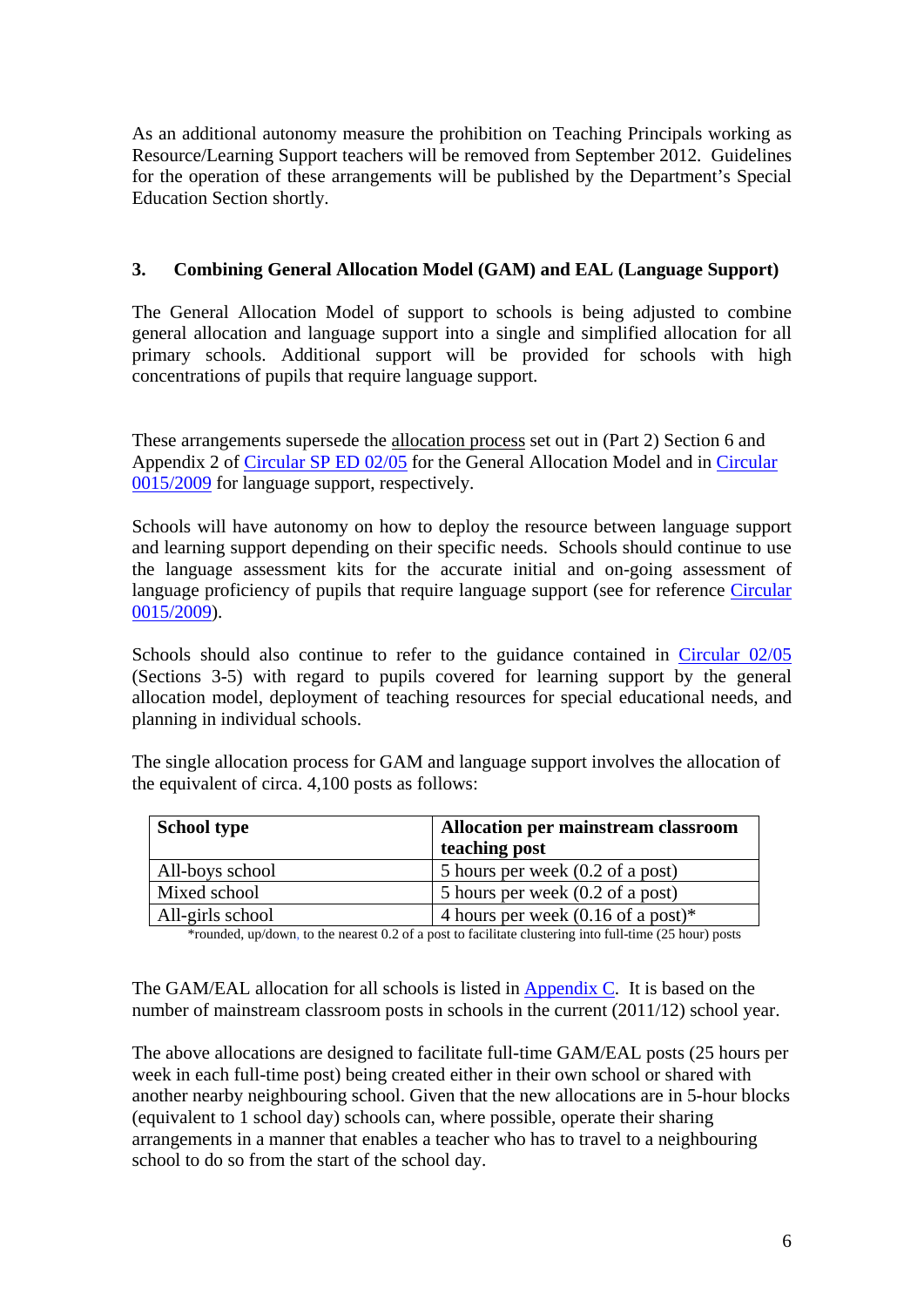A differential in the GAM/EAL allocation for DEIS Band 1 schools will continue to be applied. This will operate as follows:

• Schools in DEIS Band 1 will be given an additional base allocation of 0.4 of a post if the school has 200 or more pupils or an additional 0.2 of a post if the school has less than 200 pupils.

The GAM allocations for schools in [Appendix C](http://www.education.ie/servlet/blobservlet/cl0007_2012_ta_appendix_c.pdf) reflects these additional base allocations for DEIS Band 1 schools.

#### Newly established schools and rapidly developing schools:

Schools that are newly established in the 2012/13 school year will have their GAM/EAL allocation based on their mainstream classroom posts for the 2012/13 school year.

Schools that are rapidly developing (i.e. approved for 2 or more developing posts for the 2012/13 school year) can also apply to have their GAM/EAL allocation for 2012/13 school year based on their number of mainstream classroom posts for the 2012/13 school year. Such schools should apply for their developing posts as soon as possible so as to facilitate their GAM clustering arrangements.

#### **4. Additional allocations for schools with high concentrations of pupils that require language support**

A permanent allocation of over 370 posts will be allocated to schools with high concentrations of pupils that require language support using the following criteria:

| Current allocation of language support | Allocation of language support posts |
|----------------------------------------|--------------------------------------|
| posts                                  | for $2012/13$                        |
| 2 temporary posts                      | 1 permanent post                     |
| 3 temporary posts                      | 2 permanent posts                    |
| 4 temporary posts                      | 3 permanent posts                    |
| 5 or 6 temporary posts                 | 4 permanent posts                    |

The list of the schools with these posts is set out in [Appendix C](http://www.education.ie/servlet/blobservlet/cl0007_2012_ta_appendix_c.pdf).

Where appropriate, junior and senior schools with a high concentration of pupils requiring language support may be considered jointly for the purposes of the allocation of these permanent posts.

The continued requirement for the above additional permanent language support posts will be reviewed on a regular basis by the Department having regard to enrolment trends and the number of pupils requiring language support.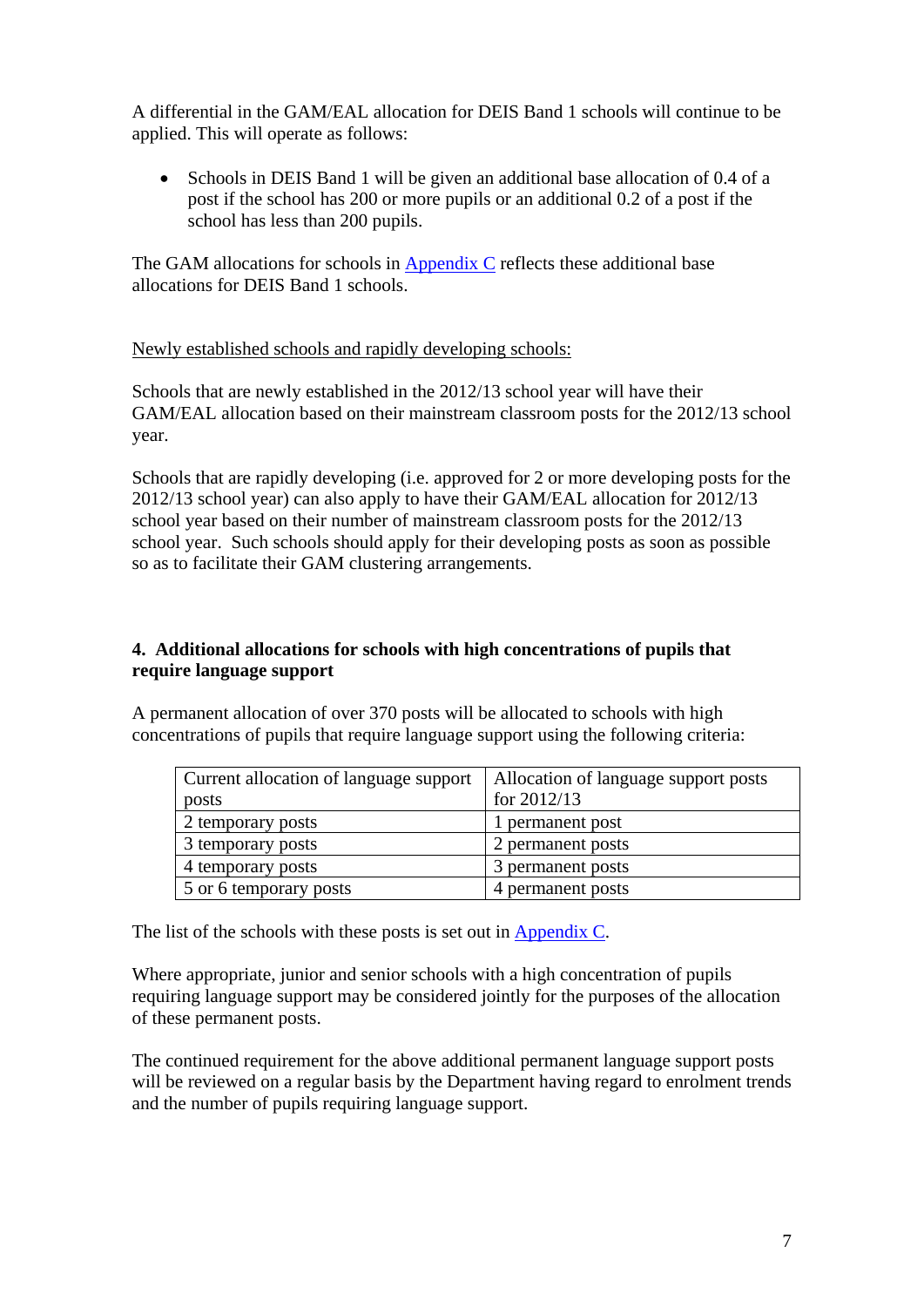#### Appeal Process:

Further additional temporary language support will also be provided, as necessary, to the schools referred to above and any other schools that will have high concentrations of pupils (20%, previously 25%) that require language support in the 2012/13 school. These allocations will be made on the basis of appeals by any of these schools to the Staffing Appeals Board (see Section 4). The DEIS status of a school will be taken into account in any appeal application.

The number of available language support posts for allocation through the appeals process will be adjusted down in future years in line with reductions announced in Budget 2010.

### **5. Resource posts**

As part of the reforms to the teacher allocation process existing posts are being used to put in place a network of over 2,500 full-time resource posts in close to 1,700 base schools throughout the country. These posts will be allocated on a permanent basis and the teachers in them will undertake NCSE approved (low incidence) resource hours in the base schools or in neighbouring schools.

The base schools for these resource posts were identified using the criteria in the table below:

| NCSE approved allocation in 2011/12                  | Number of permanent resource      |  |  |
|------------------------------------------------------|-----------------------------------|--|--|
| school year as at 31 December 2011                   | posts to be hosted in base school |  |  |
|                                                      | (25 hours capacity in each post)  |  |  |
| Less than 15 hours per week                          | 0 posts                           |  |  |
| 15 to 38 hours per week                              | 1 post                            |  |  |
| Over 38 hours and up to 70 hours per week            | 2 posts                           |  |  |
| Over 70 hours and up to 95 hours per week            | 3 posts                           |  |  |
| Over 95 hours and up to 120 hours per                | 4 posts                           |  |  |
| week                                                 |                                   |  |  |
| Over 120 hours and up to 145 hours per               | 5 posts                           |  |  |
| week                                                 |                                   |  |  |
| 1 additional post for each extra 25 hours thereafter |                                   |  |  |

The full list of circa 1,700 base schools is published in [Appendix C](http://www.education.ie/servlet/blobservlet/cl0007_2012_ta_appendix_c.pdf) of this Circular. Base schools will be required to co-operate with their neighbouring schools to ensure that any surplus capacity in the (25 hour) resource posts is made available to neighbouring schools to meet their resource hours requirements. Failure to do so may result in the post being re-based in another neighbouring school instead.

The location of the base schools for the resource posts will be reviewed regularly to ensure, in particular, that it reflects the needs of newly established and rapidly developing schools.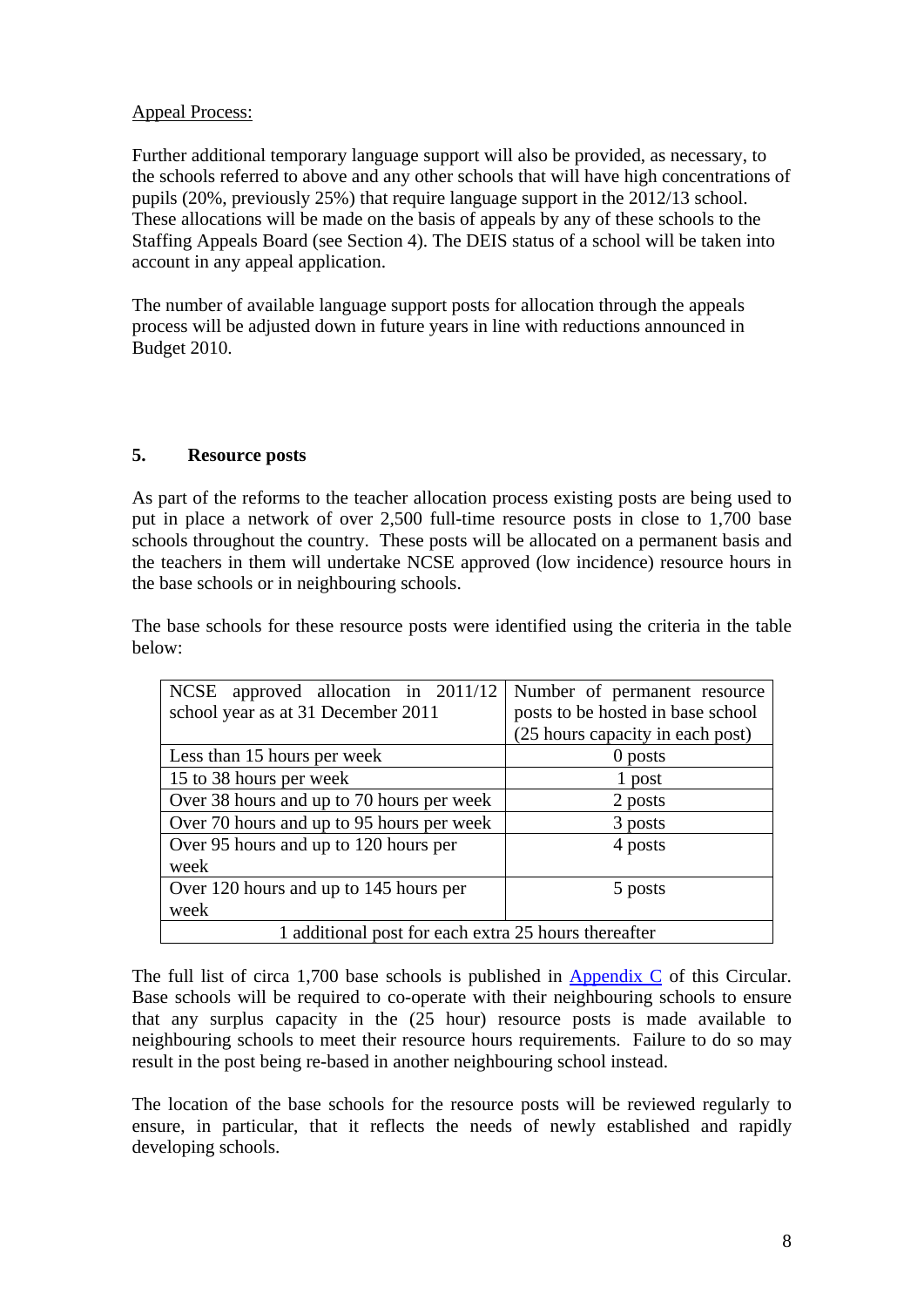The sharing arrangements in relation to these full-time resource posts can only be done after the NCSE notifies schools in May 2012 of their approved resource hours for 2012/13 school year. At that stage schools will be required to check with their neighbouring base schools that have these permanent resource posts for any surplus capacity before contacting the Department for mainly part-time temporary resource posts. This approach builds on the interim arrangements that operated in 2011 but in a much more structured and transparent manner. The Department will, at that stage, also consider joint applications from such schools for a full-time shared temporary resource post as an alternative to each school applying for separate part-time temporary resource posts. It should be noted that the Department will firstly be requiring any surplus capacity in the full-time permanent resource posts in neighbouring schools to be fully utilised before it approves any such applications.

Through his/her role in allocating resources the local SENO will have an oversight role in relation to the sharing arrangements between schools so that they can operate as efficiently as possible and any time loss due to travel between schools can be kept to a minimum.

The Department will be publishing further information on its website including the relevant application forms for part-time resource posts.

#### **6. Clustering Arrangements for shared GAM/EAL posts**

#### It is important to note that **all** existing cluster arrangements will automatically cease at the end of the 2011/12 school year.

As part of the increased autonomy to schools re-clustering of GAM/EAL hours into full-time posts will be operated at school level rather than the previous Department led approach.

#### **Because of the later timeline for the allocation of resource hours by the NCSE, schools will not be permitted to combine GAM/EAL and NCSE approved resource hours together into full-time posts.**

Schools are advised that once a GAM/EAL cluster has been established, any future changes to the cluster combination can only be made if:

- 1. There is a change in the GAM/EAL hours for any one of the schools in the cluster in a subsequent school year, or,
- 2. All schools in the cluster agree to end the cluster arrangement.

The GAM/EAL allocation set out in this circular is conditional on schools making all reasonable efforts to combine their GAM/EAL hours into full-time GAM/EAL posts through contact with neighbouring schools. The Department therefore strongly encourages all schools to make every effort to combine their GAM/EAL hours to achieve a full-time (25 hour) post through sharing arrangements with a neighbouring school(s).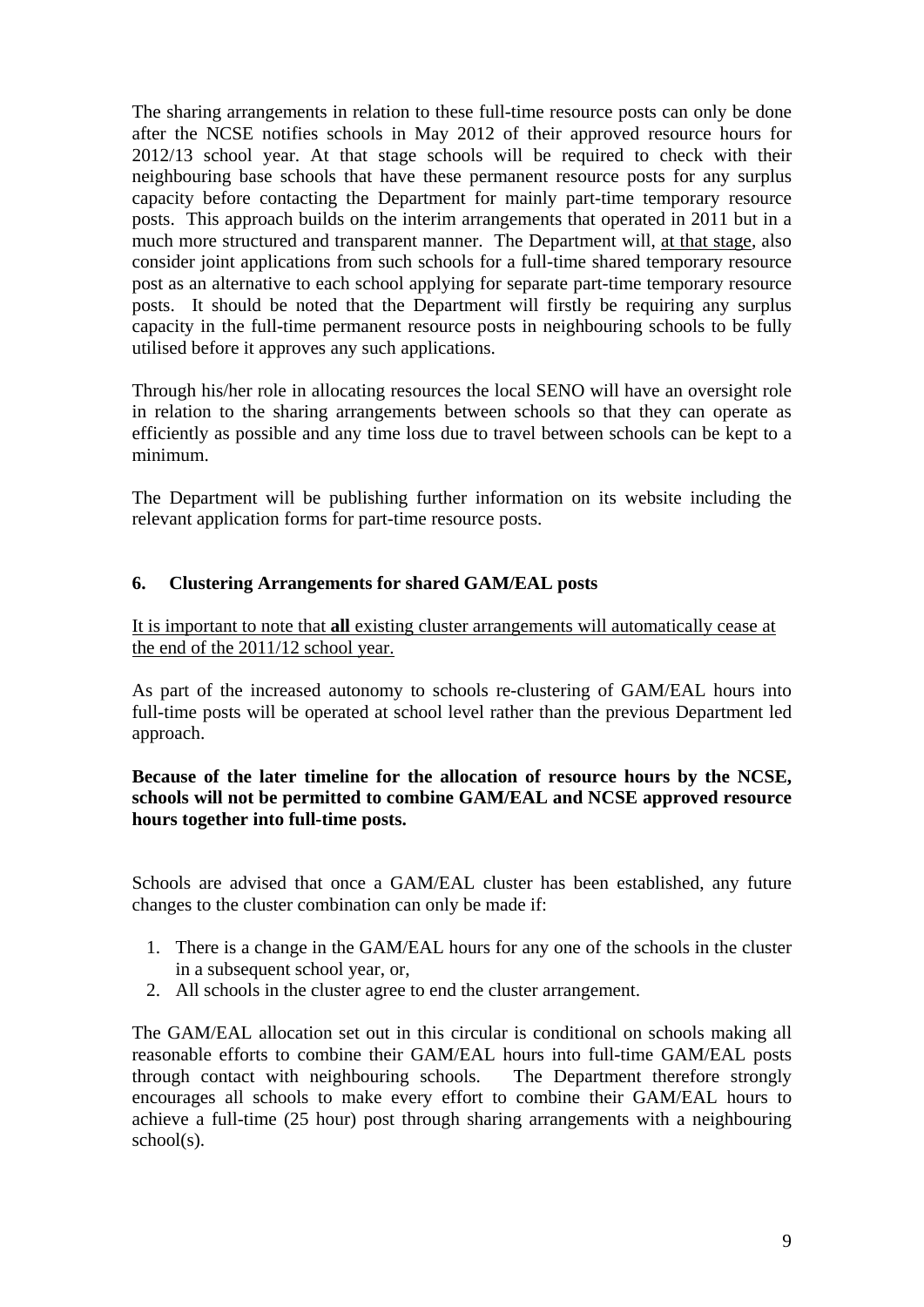Schools must notify the Department on Form GAcluster2012 in **[Appendix D](http://www.education.ie/servlet/blobservlet/cl0007_2012_ta_appendix_d.pdf)** of their new clustering arrangements for GAM/EAL hours for 2012/13. Completed forms should be returned to Primary Allocations Section of the Department as soon as possible but no later than close of business on **Friday 16 March 2012.** 

GAM/EAL hours that are clustered into full-time posts and received before this deadline will be automatically approved by the Department. Schools that do not return the completed form within the above timeframe or where all of a school's GAM/EAL hours are not clustered into full-time posts will be processed separately by the Department at a later stage. If necessary and where appropriate, the Department may use the opportunity to do a Department led clustering process of remaining GAM/EAL hours to facilitate the redeployment of any remaining surplus permanent teachers.

#### **7. Why is the Department no longer permitting schools to cluster GAM and NCSE resource hours to make full-time posts in their own school?**

While individual schools may have their own preferences the Department has to look at the overall national picture in relation to the operation of the new arrangements. This included factors such as:

The need to update the GAM allocation for all schools given that for many it was based on their September 2003 enrolments. In order to do this, and also have a system that could in future be readily updated annually, it was necessary to deal with GAM separately. Allocations at individual school level are done in 5-hour blocks to facilitate as much of the hours as possible being in full-time (25 hour) posts. Of the total overall allocation of 4,100 wte posts about two thirds will be in full-time stand-alone posts in schools and the aim is that the vast bulk of the balance will be clustered into shared fulltime GAM/EAL posts with nearby neighbouring schools. The new clusters are to be established by 16 March 2012 giving certainty in relation to those clustered posts.

• NCSE resource hours are allocated from May onwards each year. The later timeframe means that schools did not have certainty on their teaching posts until all the resulting clustering and re-clustering of these hours into full-time posts was done. This affected the smooth operation of the teacher allocation and redeployment process and meant that the process carried on throughout the summer and into the Autumn. It is very difficult to redeploy surplus permanent teachers in the Autumn and later in the school year when most vacancies are already filled. This is particularly important in a climate of a fixed budget and fixed ceiling on teacher numbers where it is no longer tenable for surplus teachers to remain within a school.

The existing clustering arrangements included inherent inefficiencies whereby schools could retain full-time posts on less than 25 hours (could be as low as 19 hours in some cases). The new GAM arrangements operate in 5-hour blocks to facilitate, as appropriate, the day to day operation of GAM support between schools and also ensure that full-time GAM posts are fully utilised (25 hours in each post). The Department will also be requiring any surplus capacity in full-time resource posts to be fully utilised before it approves part-time resource posts for neighbouring schools.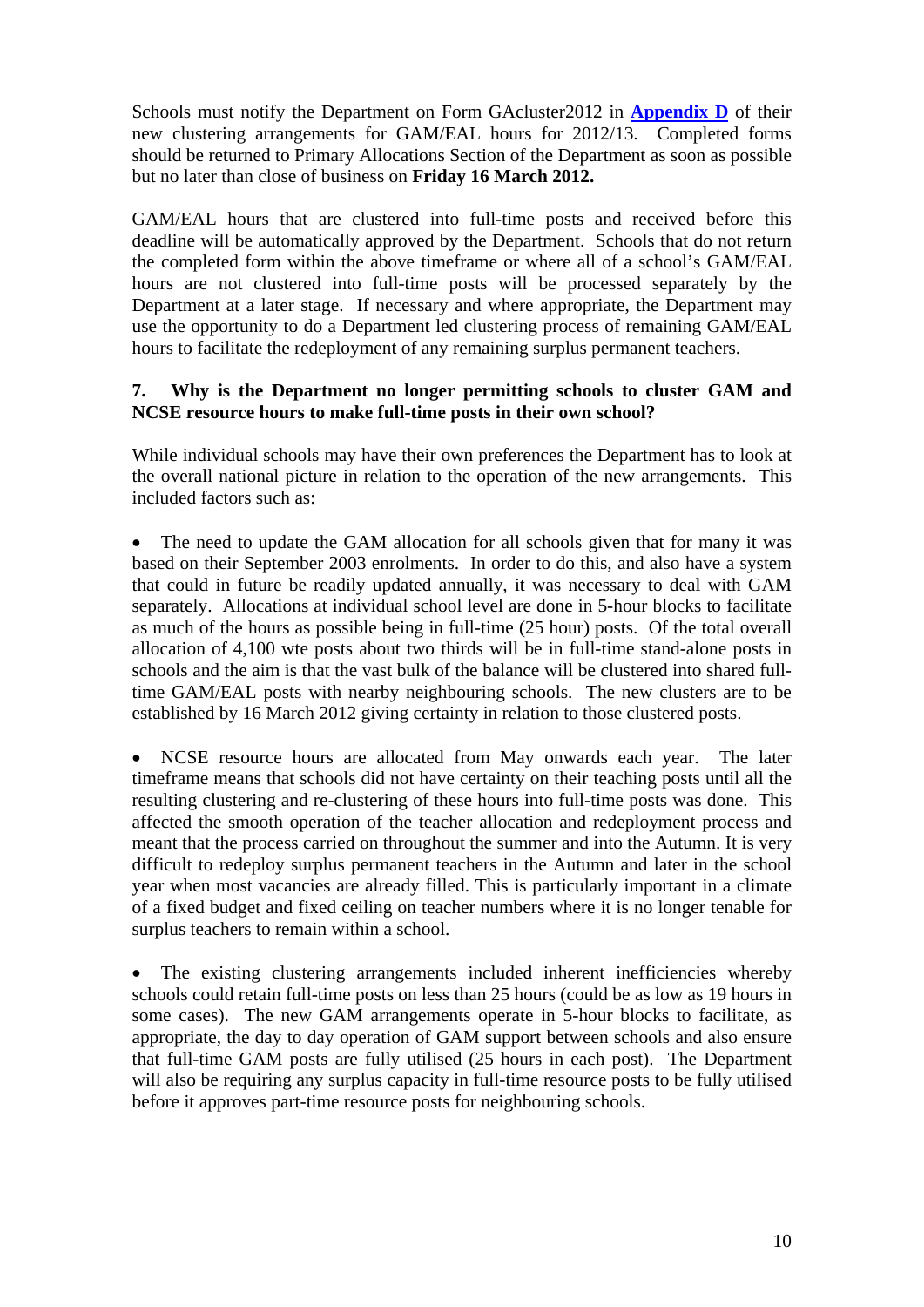#### **8. Local arrangements in relation to teachers in shared posts**

Because of the later timeline for the allocation of resource hours by the NCSE, schools **will not be permitted to combine GAM/EAL and NCSE approved resource hours** together into full-time posts.

However, the Department will be working with schools and the relevant education partners to ensure that the new arrangements operate as efficiently as possible so as to manage within the fixed ceilings on teacher numbers and also minimise any time lost as a result of travel between schools.

When the allocations and redeployment process is completed later in the Summer schools that have complied with the arrangements outlined in this Circular will be given some discretion to operate, where possible, their own **temporary local arrangements in relation to the day to day work arrangements of teachers in full-time shared posts.** 

These temporary local arrangements could, for example, operate between schools along the following lines for the 2012/13 school year:

- School A is the base school for a full-time resource post. It also has 10 GAM/EAL hours to cluster with another school.
- School B is not a base school for a full-time resource post. It has 15 GAM/EAL hours to cluster with another school.
- Prior to 16 March 2012 School A and School B cluster their GAM/EAL hours into a full-time GAM/EAL post that is based in School B.
- The NCSE notifies schools in May of their approved resource hours for 2012/13 school year. This results in a resource hour allocation of 20 hours in School A. The remaining surplus capacity of 5 hours in the full-time resource post is utilised in a sharing arrangement with School B to help meet its resource hours requirements.
- School A and School B can subsequently agree to operate their own local sharing arrangements in relation to the teachers in the two full-time shared posts as a means to minimise travel between the two schools.

Other examples of these temporary local arrangements will be published on the Department's website in due course.

It is envisaged that the discretion to operate local sharing arrangements will be confined to those schools that:

Have all of their GAM/EAL hours clustered into full-time posts either in their own school or shared with neighbouring schools by 16 March 2012;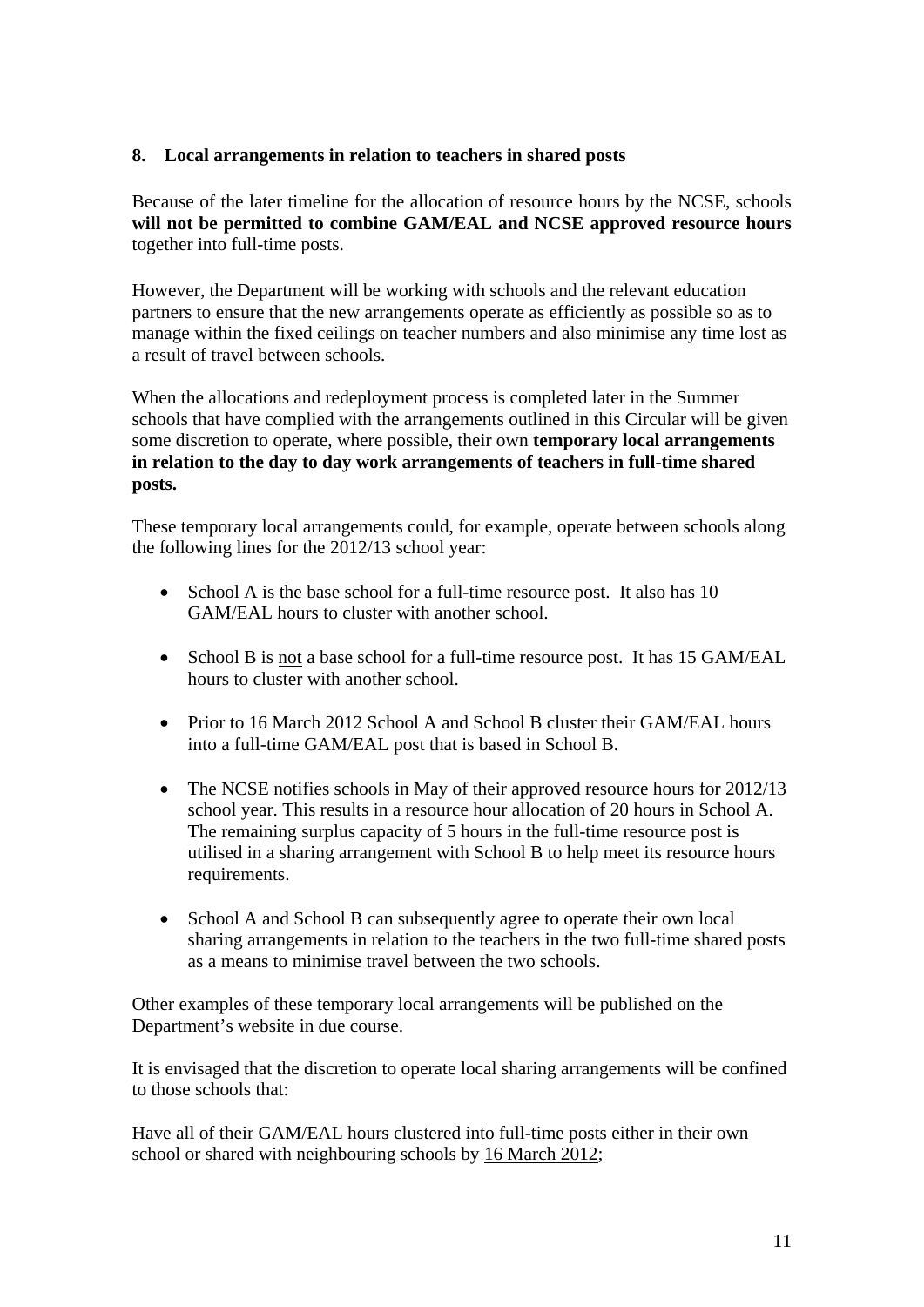and

The 25 hour capacity in the full-time permanent resource posts that are based in their own school or in neighbouring schools is fully utilised. This will only be determined after the NCSE allocation process transacts and any surplus capacity in these posts is utilised in sharing arrangements for NCSE resource hours with neighbouring schools.

Any such temporary local arrangements between schools in relation to the day to day work arrangements for teachers in shared posts will automatically cease at the end of the 2012/13 school year and must not impact on the teacher allocation or redeployment process.

### **9. Legacy disadvantaged posts that pre-date DEIS initiative**

Budget 2012 included provision for the phased withdrawal of legacy posts from those schools that were in earlier disadvantaged programmes/schemes that pre-dated the DEIS initiative that was introduced in 2005. The report, to examine the net effect in terms of posts on DEIS Band 1 and Band 2 urban primary schools that had retained additional posts allocated under these earlier schemes has now been completed and the Department's Social Inclusion Unit will now be writing to these and all DEIS schools separately in relation to their staffing allocations for 2012/13 school year.

### **10. Limited phasing arrangements**

Limited phasing arrangements will be in place for schools where the combination of budget and reform measures impact in a particularly adverse manner on a school's overall allocation. This will be operated through the existing staffing appeals process. Schools that are due to lose 3 or more posts as a result of the combination of the budget and reform measures will be able to apply to the Staffing Appeals Board with a view to seeking to have a portion of the loss in posts deferred to the 2013/14 school year.

The application form for submitting an appeal to the Staffing Appeals Board is at **[Appendix F](http://www.education.ie/servlet/blobservlet/cl0007_2012_ta_appendix_f.pdf)** of this Circular.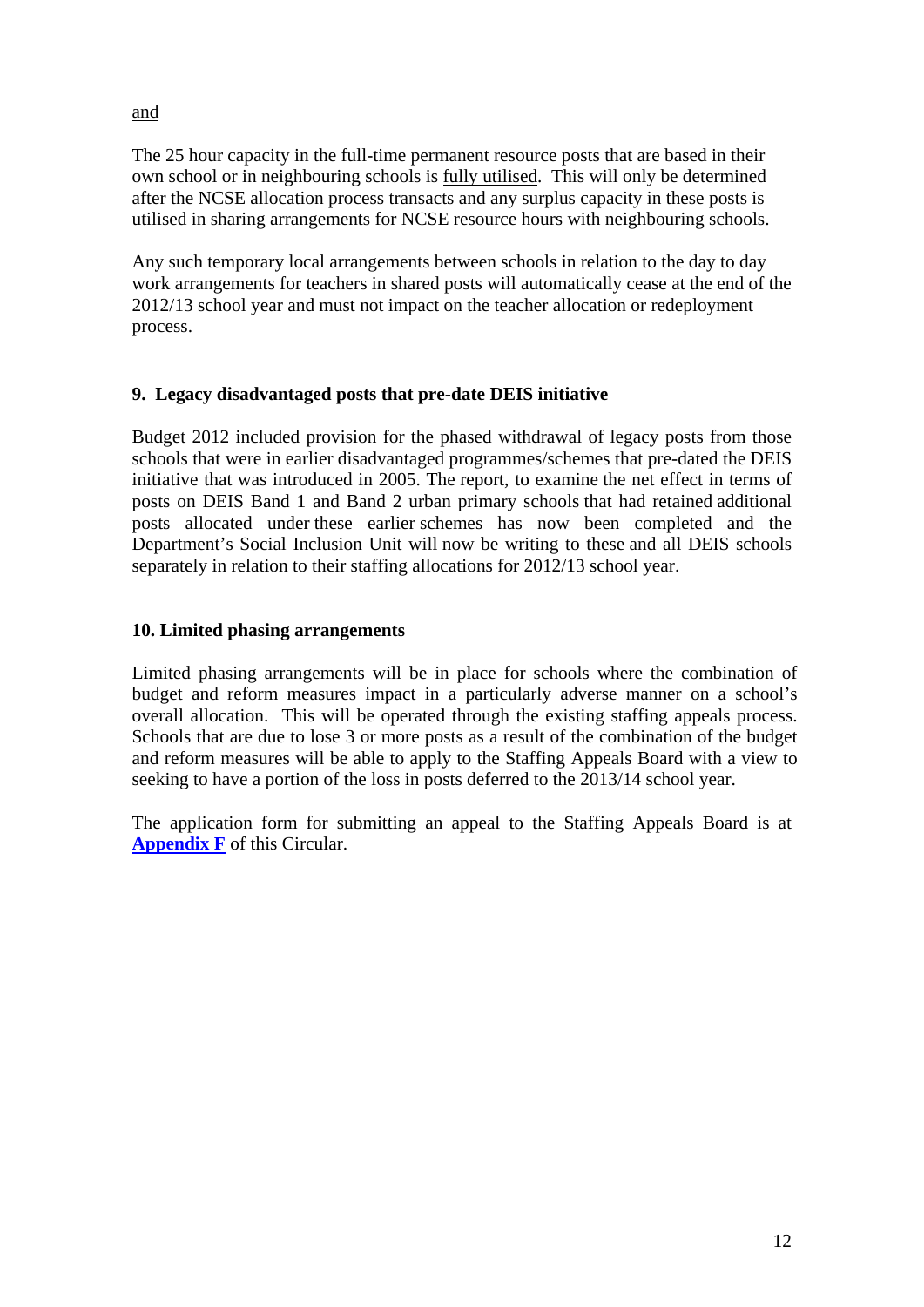# **Redeployment arrangements at primary level**

The following improvements to the existing redeployment arrangements (which are mainly based on what was in place for the 2011/12 school year) will become effective from the start of the 2012/13 school year.

Further details in relation to the operation of the panel arrangements will be published separately in the FAQ section of the Department's website.

The Department approach in relation to the operation of the residual arrangements outlined in B below will be to seek agreement through consensus. In this regard there will be on-going consultation with all the relevant stakeholders in relation to the operation of the redeployment process.

## **A: General Arrangements**

#### **1. Redeployment process for permanent and CID holding teachers**

- (i) Each main panel is created for permanent and CID holding teachers in order to ensure that vacancies are offered in the first instance to these teachers.
- (ii) Teaching vacancies must be offered to permanent and CID holding teachers on a main panel in the following order of priority:
	- Permanent vacancies within the panel area (e.g. diocese)
	- Specified-purpose vacancies and fixed-term vacancies within the panel area (e.g. diocese) that are for the duration of the full school year or are sanctioned on or before the first working day of November and are for the duration of the remainder of the school year.
- (iii) Surplus permanent and CID holding teachers may opt to accept a post outside the 45km radius and this can help reduce the requirement for the operation of the contingency arrangements set out at No. 2 and No. 3 of this document:

#### **2. Inter-diocesan redeployment**

Where the arrangements outlined at No. 1 above do not bring about the redeployment of all surplus permanent and CID holding teachers on a diocesan panel then all posts remaining vacant in schools in adjoining dioceses must be available to those teachers, with the filling of those posts to be achieved through inter-diocesan co-operation.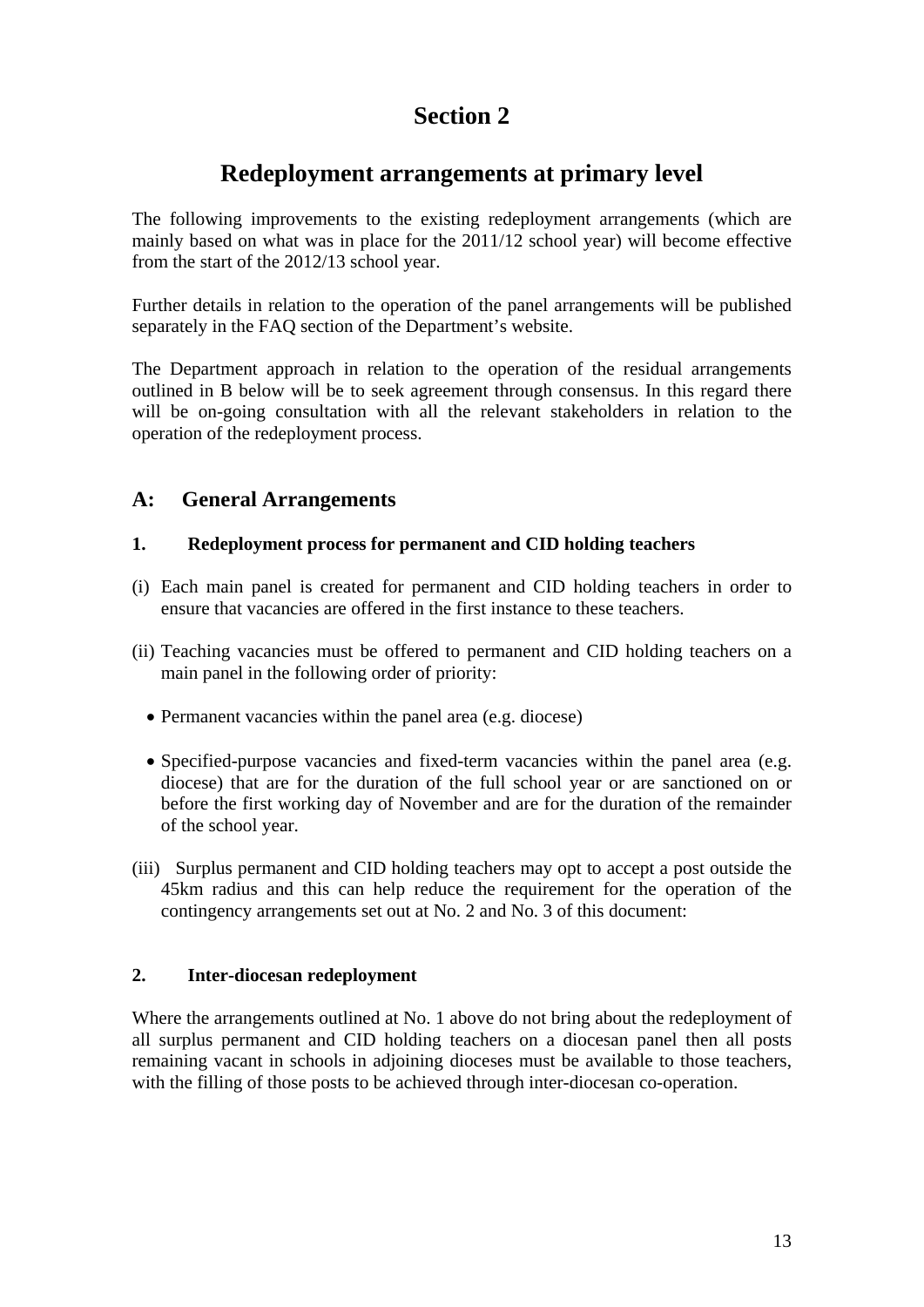## **B: Residual Arrangements**

#### **3. Redeployment arrangements for any residual surplus permanent and CID holding teachers**

If there are any residual surplus permanent and CID holding teachers then additional arrangements will be required to facilitate their redeployment into vacancies in schools.

These additional arrangements will be used only in those cases where no viable alternative options are available for the redeployment of the remaining surplus permanent and CID holding teachers. The precise arrangements to be used will be determined on a case by case basis in discussions with the relevant education partners and the relevant Patron. The following principles will be used for the operation of these arrangements:

- (i) In the first instance the position will be examined on whether any flexibility in the Public Service Agreement 2010-2014 in relation to the 45km radius for redeployment can be appropriately applied as a means of redeploying the surplus permanent and CID holding teacher to a school of the same type of patronage.
- (ii) In the second instance the scope for the redeployment of the surplus permanent and CID holding teacher to be achieved on an elective basis will be examined through the teacher applying to be placed on a panel of a different type of patronage. It will be a matter for the relevant patron to consent to this application.
- (iii) If no other viable option is available then a temporary assignment to a vacancy in a school of a different type of patronage will be made. This temporary assignment will be for the duration of the relevant school year. Any teacher on a temporary assignment in this manner will retain their existing panel rights for the relevant redeployment panel for their original school. Such teachers will not acquire panel rights in respect of the redeployment panel associated with the school of temporary assignment. Such teachers will be required to adhere to the requirements of the Board of Management in relation to its obligation to uphold the ethos of the school, consistent with law.

## **C: Other**

#### **4. Redeployment panel for An Foras Patrúnachta**

These improvements to the redeployment arrangements will enable the Department to approve a separate panel for schools under the patronage of An Foras Patrúnachta.

#### **5. On-going consultation**

Regular meetings will be held between the Department, the various management bodies and the INTO to monitor the implementation of the above improvements in the redeployment arrangements.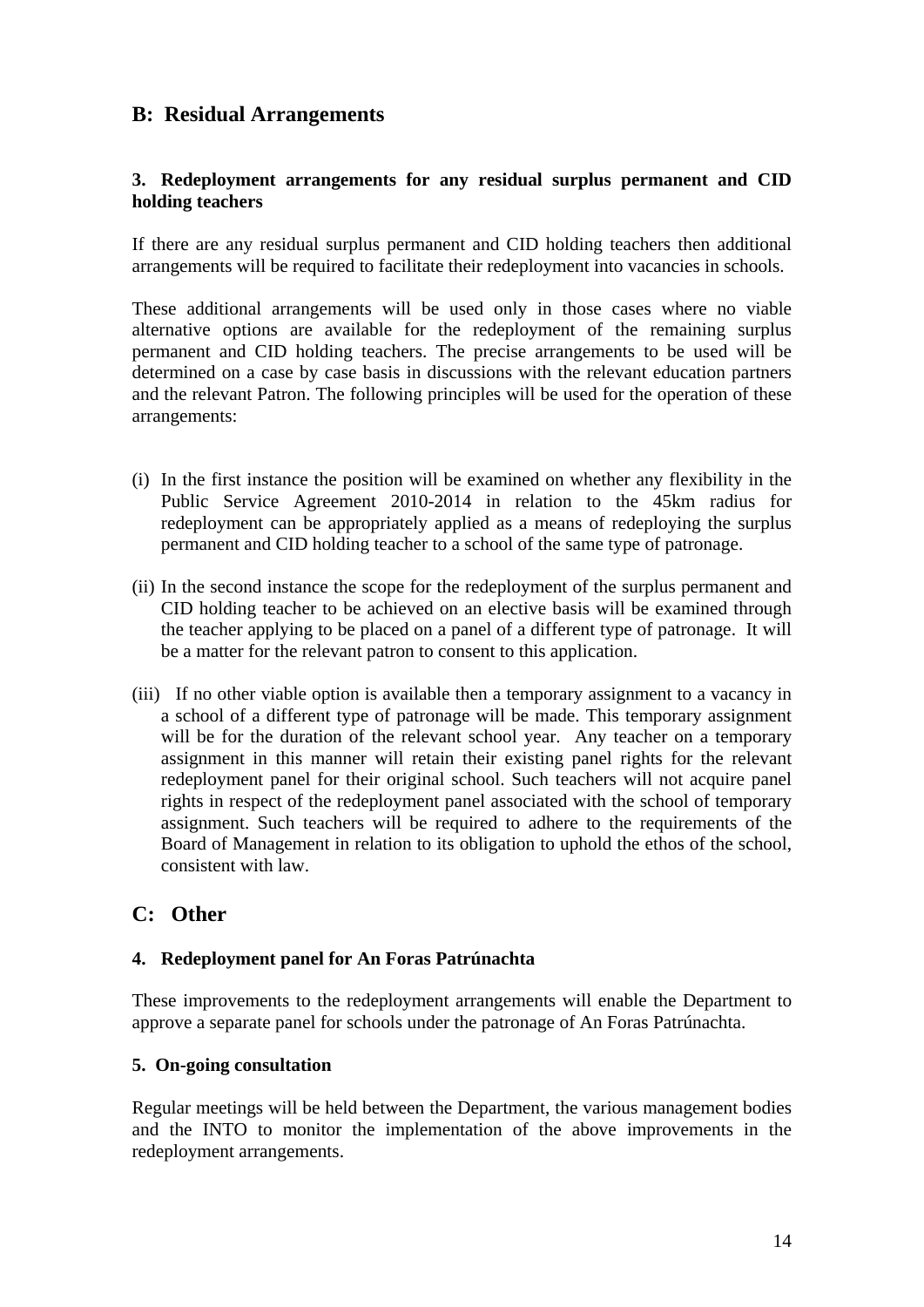## **1. Background detail in relation to staffing arrangements for the 2012/13 school year**

- **(i) It is important for schools to note that permanent and fixed term teaching vacancies can be filled only by permanent or CID holding teachers from the relevant main redeployment panel**. Boards of Management are not permitted to commence a recruitment process to fill a permanent or fixed term teaching vacancy in any other manner until the Department is satisfied that vacant positions are not required for redeployment of any remaining permanent and CID holding teachers on a main panel. The timing of when teaching vacancies can be filled in any other manner will depend on how quickly permanent and CID holding teachers are redeployed into vacancies. The Department will publish regular panel updates on its website which will inform schools and teachers of progress being made on the redeployment of permanent and CID holding teachers.
- **(ii) The latest date for filling a permanent post on a permanent basis (and in accordance with the terms of this circular) is the first working day of November, 2012.** Thereafter, a permanent post may be filled only on a fixed-term basis (and in accordance with the terms of this circular) unless the appointee is a permanent or CID holding teacher from a redeployment panel. These arrangements do not apply to Principal posts which will continue to be filled in the normal manner on a permanent basis.

#### **2. Notification to school authorities of retirement date**.

While it is anticipated that the majority of voluntary retirements in the current school year will occur in February 2012 teaching staff that plan to retire later in 2012 should notify their Board of Management as early as possible of their intention to retire.

Attention is drawn to Circular 0045/2011 Minimum Notice Period for Retirement which sets out three month minimum notice period for retirement introduced for the Public Service.

#### **3. Valid enrolments**

The number of mainstream class teachers appropriate to a school shall be determined by reference to the school's valid enrolment on 30 September, 2011. The schedule of enrolment of pupils required for the appointment and retention of mainstream class teachers for the 2012/13 school year is attached at **[Appendix A](http://www.education.ie/servlet/blobservlet/cl0007_2012_ta_appendix_a.pdf)**.

Only pupils who were **validly** enrolled on 30 September 2011 should be taken into account for the purpose of determining staff numbers. In this regard the terms of Department Circulars 24/02 - Determination of Valid Enrolment in Primary Schools and 32/03 – Retention of Pupils in Primary Schools must be adhered to. **Pupils retained on the school register on 30 September, 2011 for the purpose of compliance with the**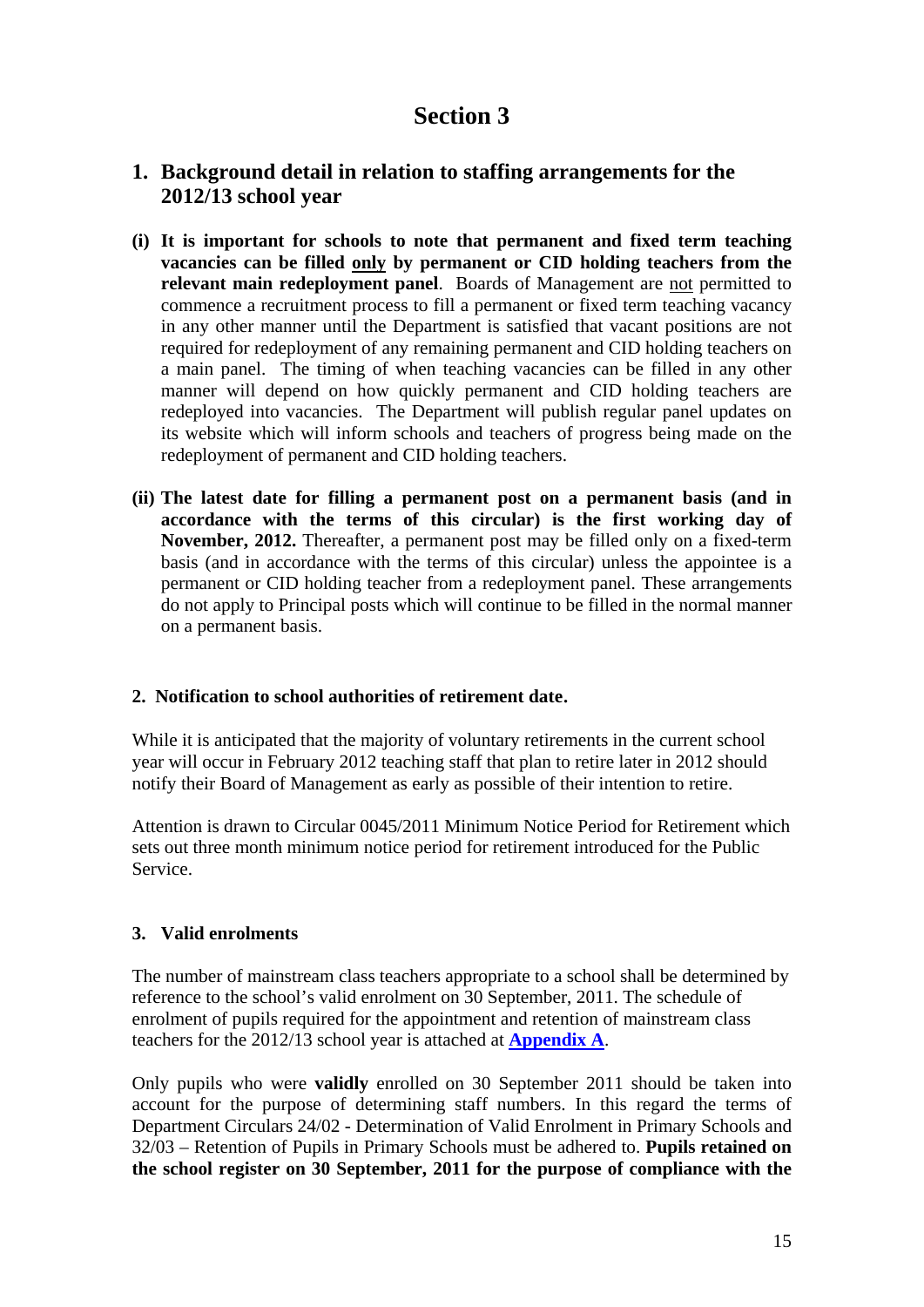#### **Education and Welfare Act, 2000 should not be counted towards valid enrolment for the purpose of determining staff numbers.**

Boards of Management and Principal Teachers are reminded about the importance of ensuring the accuracy of enrolment returns to the Department. They have a responsibility to immediately notify the Department of any error or irregularity in their enrolment returns.

## **4. Developing School Criteria for the School Year 2012/13**

4.1 A developing school is defined as a school where the enrolment on 30 September, 2012 is projected to exceed the enrolment on 30 September, 2011

i) by a minimum numerical increase

### **and**

ii) by having a stipulated excess of 5 pupils above the required appointment figure

For primary schools with a Staffing of Principal plus 7 Mainstream Class Teachers or greater the minimum numerical increase referred to at i) above is 25 pupils.

For primary schools with a Staffing of Principal plus 6 Mainstream Class Teachers or fewer, the minimum numerical increase referred to at i) above is 15 pupils. An average class size in excess of 28 pupils must also apply to schools seeking a post under this criterion (see exceptions at 4.2 below). This is calculated by applying the number of mainstream posts anticipated for 2012/13 (excluding developing post) to the number of pupils projected to be enrolled in September 2012.

Schools must qualify under both criteria at i)  $\&$  ii) above and in the case of such schools, an additional permanent post(s) may be sanctioned provisionally pending the confirmation of the valid enrolment on 30 September, 2012. The staffing will be adjusted in the light of the actual valid enrolments on 30 September, 2012.

4.2 Two exceptions exist:

a) School seeking the appointment of the 2nd mainstream class teacher.

In such instances, schools projecting a minimum numerical increase on 30 September 2012 of 15 pupils on 30 September 2011 enrolment are not required to meet either the stipulated excess number of 5 pupils on the appointment figure or the stipulated average class size. However, the minimum projected enrolment of 51 pupils must be achieved to secure a 2nd mainstream class teacher.

b) Schools seeking the appointment of more than one developing school post.

In such instances, schools must meet the requirement of minimum numerical increase and the stipulated excess number of 5 pupils on the appointment figure for the first developing school post. In the case of each post sought thereafter the stipulated excess number of 5 pupils on the appointment figure must be met.

4.3 Schools should submit their applications for an additional teaching post(s) on developing grounds to the Primary Allocations Section on or before Friday **4 May**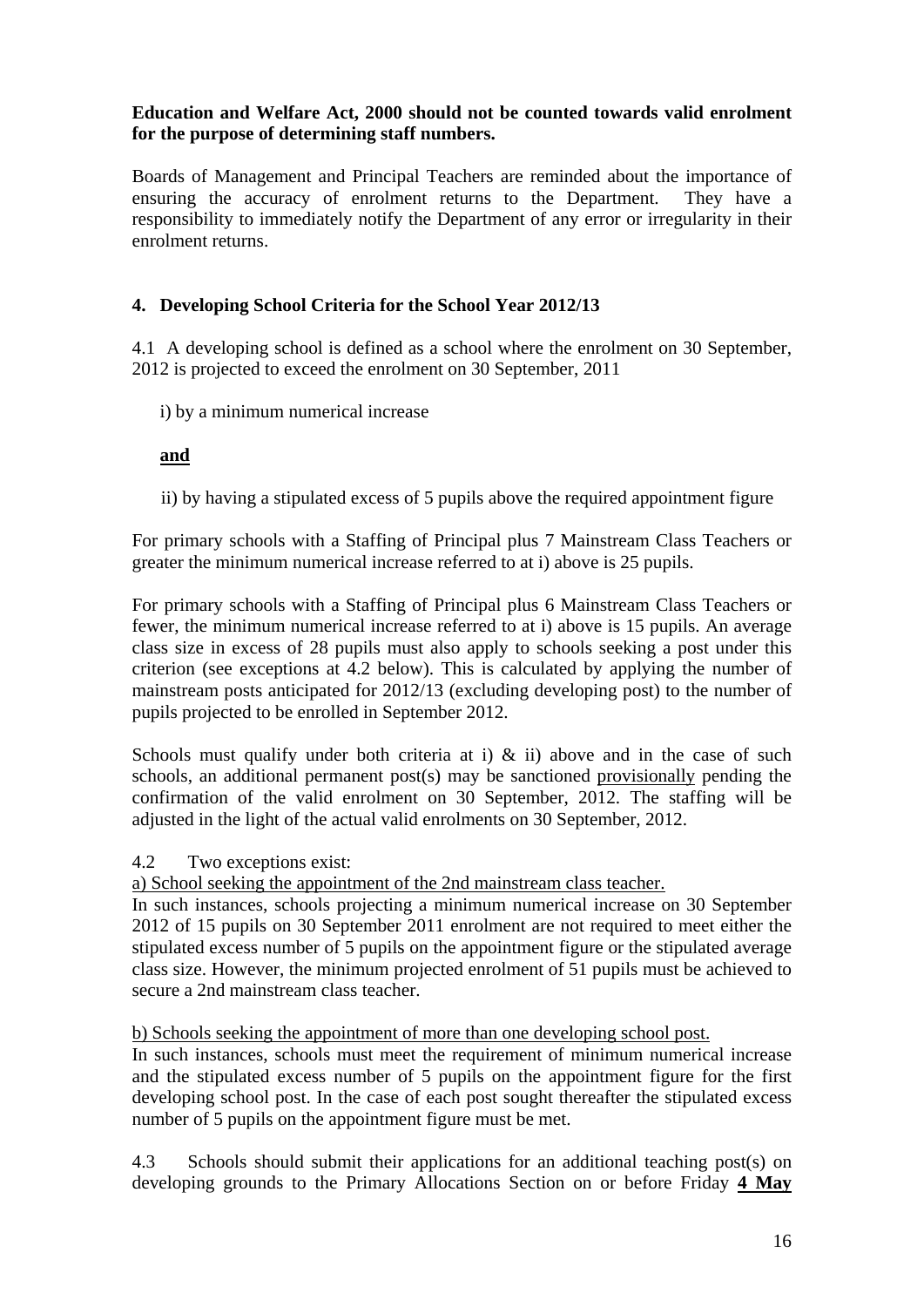**2012**. While later applications will also be considered schools are encouraged to have their applications to the Department on or before 4 May 2012.

Schools are reminded that in the context of seeking additional resources from the Department on developing school grounds that it is very important that the projected enrolment is realistic.

#### **5. Appointment of the 1st Mainstream Teacher in new schools**

The enrolment required for the 2012/13 school year for the appointment of a Principal and 1 mainstream class teacher to a school opening in September, 2012 is 20 pupils. This enrolment must be achieved by 30 September, 2012.

#### **6. Island schools**

In the event that a reduction in the pupil numbers of an island school will result in the loss of the second or third mainstream teaching post in the school, the posts may be retained, subject to:

 in the case of the second mainstream post the total number of pupils in the school being 8 or above and the school being the only primary school remaining on the island or

 in the case of the third mainstream post the total number of pupils in the school being 45 or above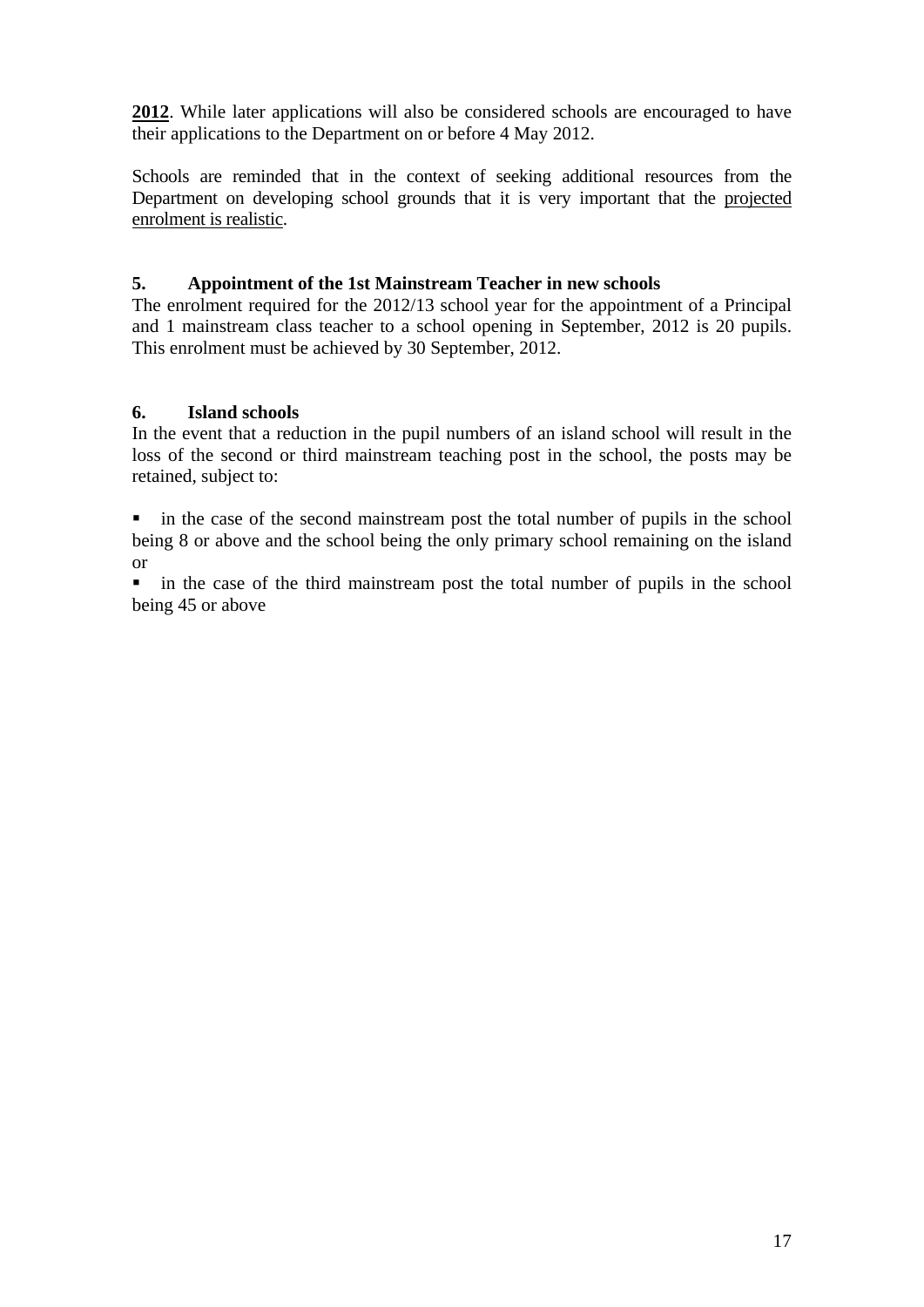# **Primary Staffing Appeals Board**

#### **1. Access to appeals process**

The existing staffing appeals criteria have been extended to cater for the following:

- Access to small schools that are due to lose a classroom teaching post due to the budget measure and who are now projecting increased enrolments in September 2012 that would be sufficient to allow them to retain their existing classroom posts over the longer term.
- To enable limited phasing arrangements for schools where the combination of budget and reform measures impact in a particularly adverse manner on a school's overall allocation. Schools that are due to lose 3 or more posts as a result of the combination of the budget and reform measures will be able to apply to the Staffing Appeals Board with a view to seeking to have a portion of the loss in posts deferred to the 2013/14 school year.

#### **2. Arrangements for 2012/13 school year**

The Appeal Board, which operates independently of the Minister and the Department, will review appeals for the 2012/13 school year.

It is proposed that the first meeting of the Staffing Appeal Board to deal with appeals for the 2012/13 school year will be held in April, 2012. Further meetings will be held as required in June and October 2012.

The closing date for submission of staffing appeals for the initial meeting is **Friday 23, March 2012**.

The closing dates for submission of staffing appeals and dates of future meetings will be posted on the Department website in due course.

#### **Please note that closing dates will be strictly adhered to and accordingly, appeals received after a particular closing date will not be considered by the Board at that meeting.**

Appeals must be submitted to Primary Allocations Section, Schools Division, Department of Education and Skills, Athlone, on the standard application form, clearly stating the criterion under which the appeal is being made. Please mark the envelope "Staffing Appeal".

The standard application form is available at **[Appendix F](http://www.education.ie/servlet/blobservlet/cl0007_2012_ta_appendix_f.pdf)**.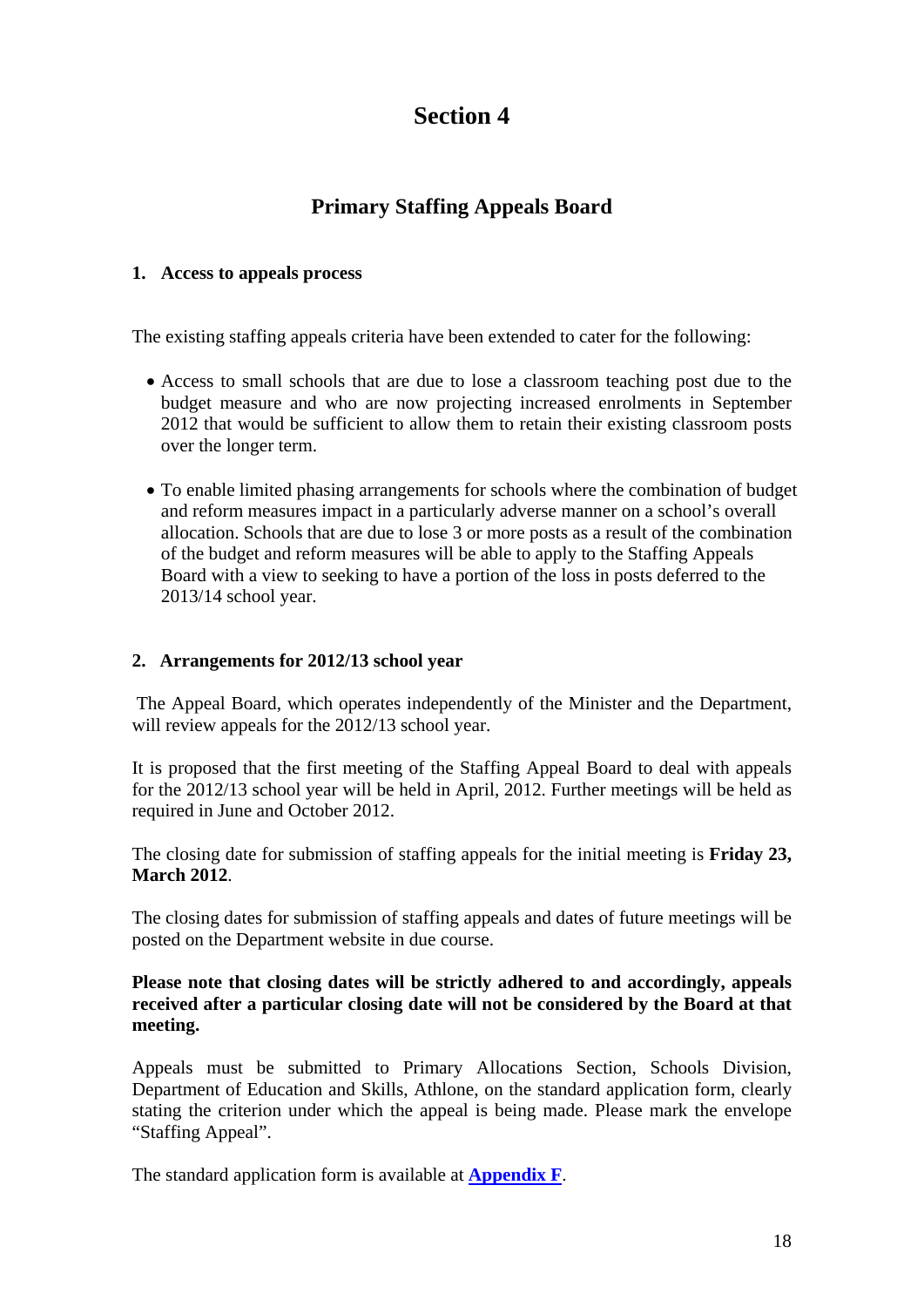The DEIS status of a school will be taken into account in any appeal application.

#### **3**. **A Board of Management may appeal only once in a particular case.**

The Appeal Board's adjudication will be regarded as a final determination in relation to the post(s) and no further appeal in respect of the 2012/13 school year shall be considered.

#### **4. Appeal Criteria:**

The Appeal Board may determine that a departure from the staffing schedule is necessary in the circumstances outlined at (a) to (f) below

- a) Where a departure from the staffing schedule is warranted to meet exceptional accommodation difficulties such as schools operating on a split site for a period following amalgamation or prior to the provision of a permanent building. The school must demonstrate to the Board's satisfaction why an additional teaching post is warranted to meet the exceptional accommodation difficulty.
- b) Where the Appeal Board is satisfied, on the basis of verifiable evidence, that the required pupil numbers were enrolled in September\* or October 2011, but due to circumstances outside the control of the school were not enrolled on the 30th September, 2011. However, for staffing purposes, a pupil can be included in the enrolment of only one school in any school year.\*\*
- c) Where the Appeal Board considers that in relation to the granting of a post under the developing school criterion the projected pupil numbers required to retain the post were enrolled or are likely to be enrolled by December, 2012, but due to circumstances outside the control of the school, were not enrolled as expected on 30 September, 2012. A post allocated by the Appeal Board under this criterion will be sanctioned on a provisional basis subject to confirmation of the required enrolment being achieved before 31 December, 2012. As with (b) above, for staffing purposes, a pupil can be included in the enrolment of just one school in any school year. \*\*

\* A pupil who leaves the school before 30 September and does not return to the school in the school year will not be eligible for consideration under this criterion.

\*\* In the event that the school in which the pupil was enrolled on 30 September can verify that the pupil did not need to be counted for the appointment or retention of a teacher in that school, the Appeal Board will consider allowing the pupil to be counted as part of the enrolment for staffing purposes in the school to which s/he has transferred.

d) Where the Appeal Board is satisfied that having considered the circumstances outlined by a school where at least 20% (previously 25%) of their total enrolment is made up of pupils that require EAL support (pupils with less than B1 (Level 3) proficiency) and having regard to the high number of pupils requiring EAL support, an additional post(s) on a temporary basis may be approved to support the educational needs of such pupils.